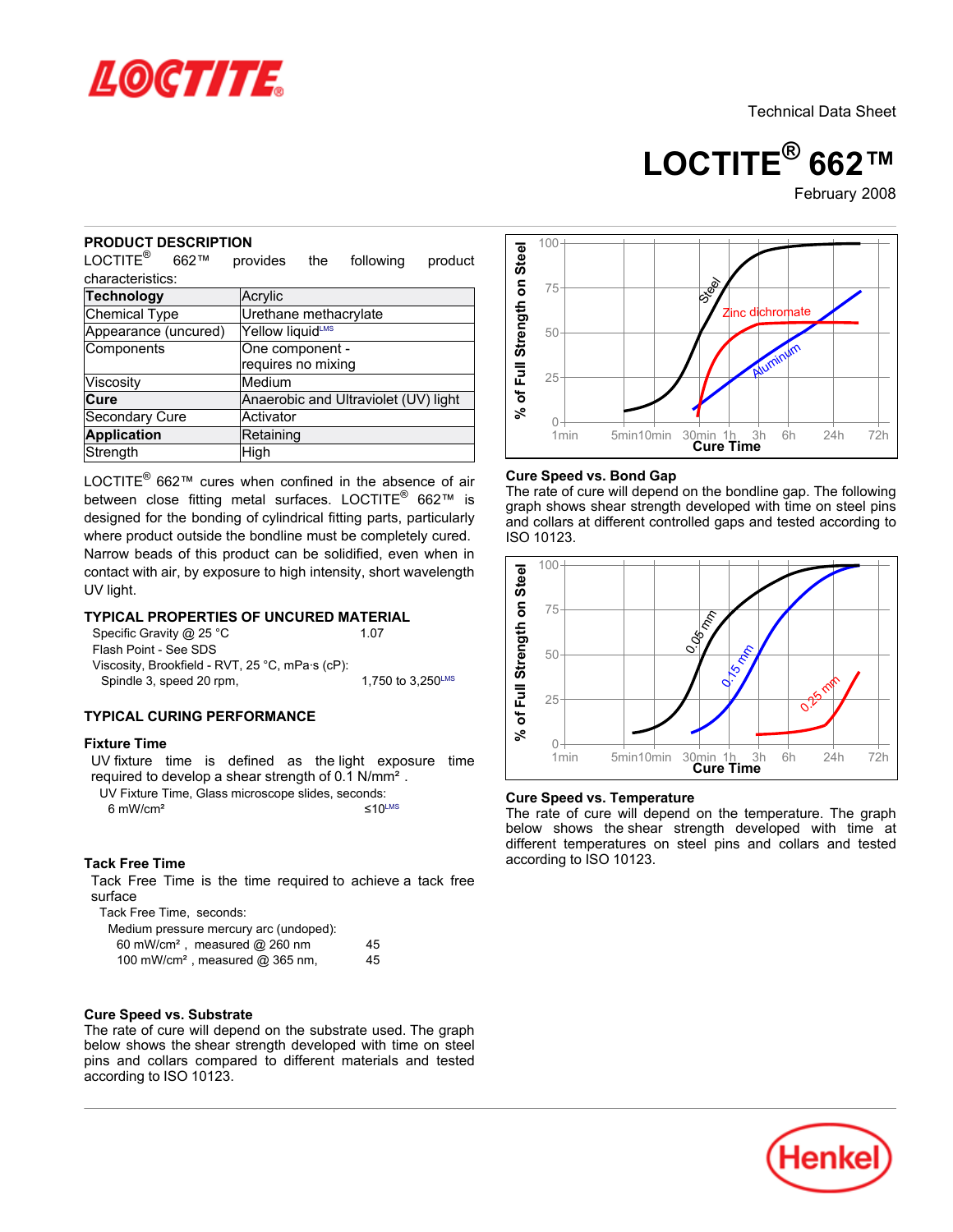

#### **Cure Speed vs. Activator**

Where cure speed is unacceptably long, or large gaps are present, applying activator to the surface will improve cure speed. The graph below shows the shear strength developed with time on zinc dichromate steel pins and collars using Activator 7471™ or 7649™ and tested according to ISO 10123.



#### **TYPICAL PROPERTIES OF CURED MATERIAL Physical Properties**:

| ∽nysicai Properties∶                           |                      |
|------------------------------------------------|----------------------|
| Coefficient of Thermal Expansion,              | $100 \times 10^{-6}$ |
| ISO 11359-2. K <sup>-1</sup>                   |                      |
| Coefficient of Thermal Conductivity, ISO 8302, | 0 1                  |
| $W/(m \cdot K)$                                |                      |
| Specific Heat, kJ/(kq·K)                       | 0.3                  |
|                                                |                      |

#### **TYPICAL PERFORMANCE OF CURED MATERIAL Adhesive Properties**

| Cured for 15 minutes $@$ 22 °C<br>Compressive Shear Strength, ISO 10123: |  |                                             |  |  |
|--------------------------------------------------------------------------|--|---------------------------------------------|--|--|
| Steel pins and collars                                                   |  | $N/mm^2 \ge 10^{LMS}$<br>$(psi)$ $(21,450)$ |  |  |
| Cured for 24 hours $@$ 22 °C                                             |  |                                             |  |  |

| Compressive Shear Strength, ISO 10123: |            |         |
|----------------------------------------|------------|---------|
| Steel pins and collars                 | $N/mm2$ 30 |         |
|                                        | (psi)      | (4,350) |

Cured for 72 hours @ 22 °C Compressive Shear Strength, ISO 10123: Steel pins and collars  $N/mm^2 \ge 25^{LMS}$ <br>(psi) (≥3,625)  $(≥3,625)$ 

#### **TYPICAL ENVIRONMENTAL RESISTANCE**

Cured for 1 week @ 22 °C Compressive Shear Strength, ISO 10123: Steel pins and collars with Activator 7471™:

# **Hot Strength**

Tested at temperature



#### **Heat Aging**

Aged at temperature indicated and tested @ 22 °C



#### **Chemical/Solvent Resistance**

Aged under conditions indicated and tested  $@$  22 °C.

| ີ                       |     |                       |      |       |
|-------------------------|-----|-----------------------|------|-------|
|                         |     | % of initial strength |      |       |
| Environment             | °C  | 100 h                 | 500h | 1000h |
| Motor oil (MIL-L-46152) | 125 | 100                   | 100  | 100   |
| Unleaded Petrol         | 22  | 100                   | 90   | 85    |
| Brake fluid             | 22  | 100                   | 90   | 80    |
| Ethanol                 | 22  | 100                   | 100  | 75    |
| Acetone                 | 22  | 90                    | 90   | 90    |
| 1,1,1 Trichloroethane   | 22  | 100                   | 95   | 85    |
| Water/glycol 50/50      | 87  | 95                    | 80   | 80    |

#### **GENERAL INFORMATION**

**This product is not recommended for use in pure oxygen**

Henkel Europe +49.89.320800.1800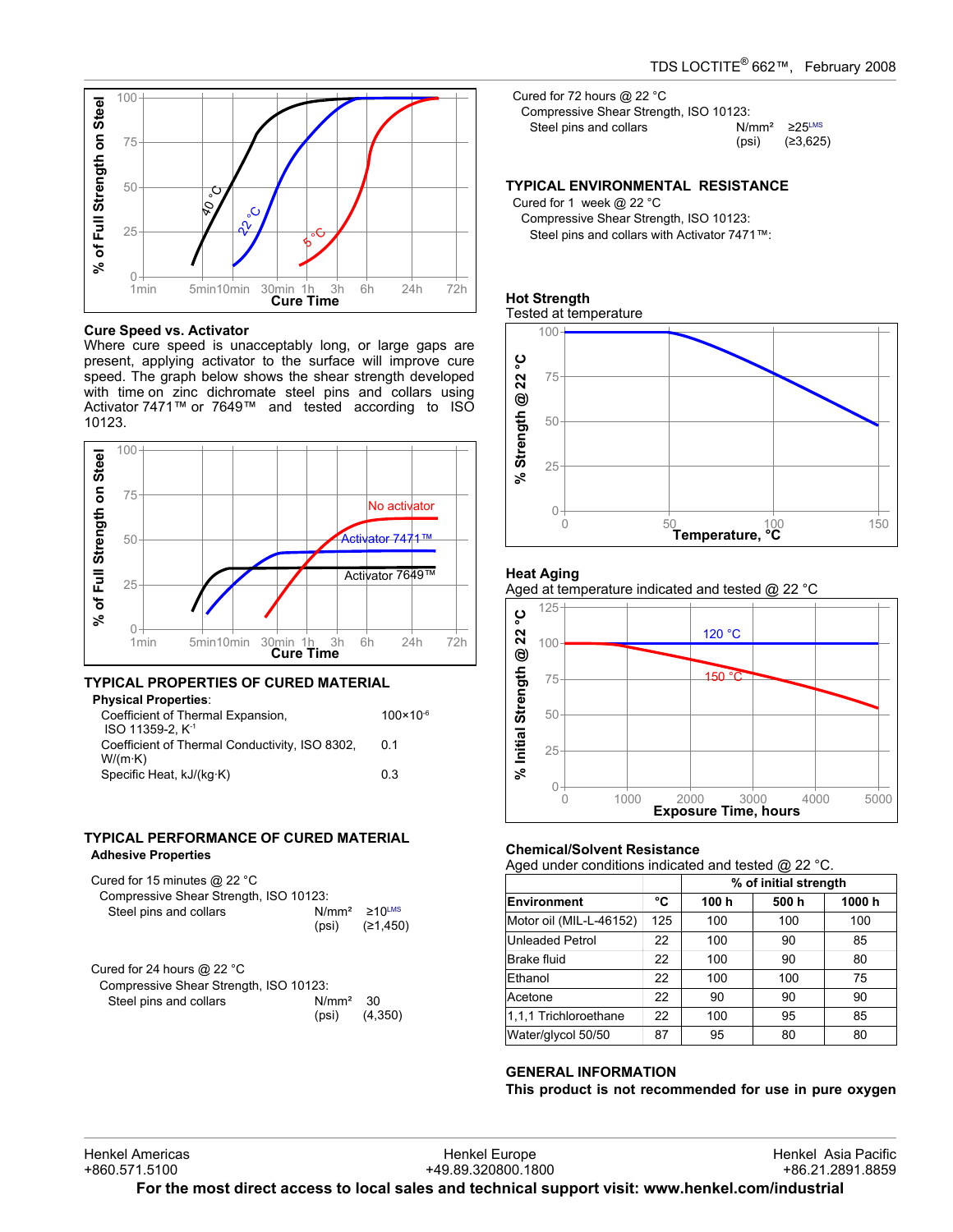#### **and/or oxygen rich systems and should not be selected as a sealant for chlorine or other strong oxidizing materials.**

#### **For safe handling information on this product, consult the Safety Data Sheet (SDS).**

Where aqueous washing systems are used to clean the surfaces before bonding, it is important to check for compatibility of the washing solution with the adhesive. In some cases these aqueous washes can affect the cure and performance of the adhesive.

This product is not normally recommended for use on plastics (particularly thermoplastic materials where stress cracking of the plastic could result). Users are recommended to confirm compatibility of the product with such substrates.

## **Directions for use:**

### **For Assembly**

- 1. For best results, clean all surfaces (external and internal) with a LOCTITE $^{\circledR}$  cleaning solvent and allow to dry.
- 2. If the material is an inactive metal or the cure speed is too slow, spray with Activator 7471™ or 7649™ and allow to dry.
- 3. **For Slip Fitted Assemblies**, apply adhesive around the leading edge of the pin and the inside of the collar and use a rotating motion during assembly to ensure good coverage.
- 4. **For Press Fitted Assemblies**, apply adhesive thoroughly to both bond surfaces and assemble at high press on rates.
- 5. **For Shrink Fitted Assemblies** the adhesive should be coated onto the pin, the collar should then be heated to create sufficient clearance for free assembly.
- 6. Parts should not be disturbed until sufficient handling strength is achieved.

## **For Disassembly**

1. Apply localized heat to the assembly to approximately 250 °C. Disassemble while hot.

## **For Cleanup**

1. Cured product can be removed with a combination of soaking in a Loctite solvent and mechanical abrasion such as a wire brush.

## **Loctite Material SpecificationLMS**

LMS dated August 03, 2000. Test reports for each batch are available for the indicated properties. LMS test reports include selected QC test parameters considered appropriate to specifications for customer use. Additionally, comprehensive controls are in place to assure product quality and consistency. Special customer specification requirements may be coordinated through Henkel Quality.

## **Storage**

Store product in the unopened container in a dry location. Storage information may be indicated on the product container labeling.

**Optimal Storage: 8 °C to 21 °C. Storage below 8 °C or greater than 28 °C can adversely affect product properties**. Material removed from containers may be contaminated during use. Do not return product to the original container. Henkel Corporation cannot assume responsibility for product which has been contaminated or stored under conditions other than those previously indicated. If additional information is required, please contact your local Technical Service Center or Customer Service Representative.

#### **Conversions**

 $(^{\circ}C \times 1.8) + 32 = ^{\circ}F$ kV/mm x 25.4 = V/mil  $mm / 25.4 = inches$ µm / 25.4 = mil  $N \times 0.225 = lb$ N/mm  $x$  5.71 = lb/in  $N/mm<sup>2</sup>$  x 145 = psi MPa x 145 = psi  $N·m \times 8.851 = lb·in$  $N·m \times 0.738 = lb·ft$ N $\cdot$ mm x 0.142 = oz $\cdot$ in  $mPa·s = cP$ 

#### **Note:**

The information provided in this Technical Data Sheet (TDS) including the recommendations for use and application of the product are based on our knowledge and experience of the product as at the date of this TDS. The product can have a variety of different applications as well as differing application and working conditions in your environment that are beyond our control. Henkel is, therefore, not liable for the suitability of our product for the production processes and conditions in respect of which you use them, as well as the intended applications and results. We strongly recommend that you carry out your own prior trials to confirm such suitability of our product.

Any liability in respect of the information in the Technical Data Sheet or any other written or oral recommendation(s) regarding the concerned product is excluded, except if otherwise explicitly agreed and except in relation to death or personal injury caused by our negligence and any liability under any applicable mandatory product liability law.

#### **In case products are delivered by Henkel Belgium NV, Henkel Electronic Materials NV, Henkel Nederland BV, Henkel Technologies France SAS and Henkel France SA please additionally note the following:**

In case Henkel would be nevertheless held liable, on whatever legal ground, Henkel's liability will in no event exceed the amount of the concerned delivery.

#### **In case products are delivered by Henkel Colombiana, S.A.S. the following disclaimer is applicable:**

The information provided in this Technical Data Sheet (TDS) including the recommendations for use and application of the product are based on our knowledge and experience of the product as at the date of this TDS. Henkel is, therefore, not liable for the suitability of our product for the production processes and conditions in respect of which you use them, as well as the intended applications and results. We strongly recommend that you carry out your own prior trials to confirm such suitability of our product.

Any liability in respect of the information in the Technical Data Sheet or any other written or oral recommendation(s) regarding the concerned product is excluded, except if otherwise explicitly agreed and except in relation to death or personal injury caused by our negligence and any liability under any applicable mandatory product liability law.